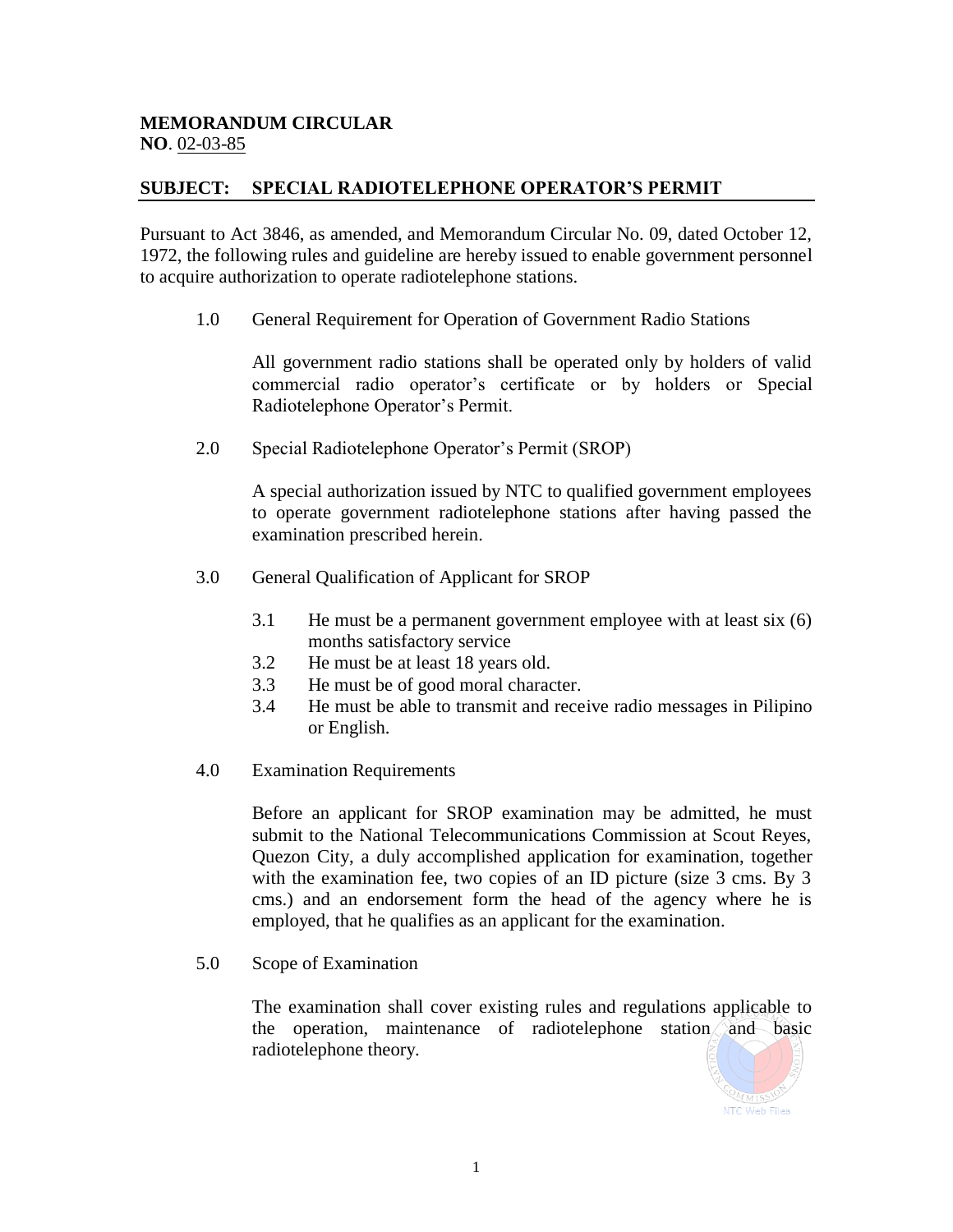6.0 Issuance of Special Radiotelephone Operator's Permit

A government employee who passed the required examination shall submit within six (6) months from date of receipt of his rating to the NTC the following:

- 6.1 Duly accomplished application for SROP.
- 6.2 Notice of result of SROP examination.
- 6.3 Four copies of applicants ID picture (5 cms. X 5 cms. taken not later than 3 months from date of filing) with the inscribed name of the applicant and date when the picture was taken included thereon.
- 6.4 Permit fee.
- 7.0 Scope of Authority of SROP Holders

The SROP shall authorize the holder thereof to operate any government fixed (points to point), land mobile and/or portable radiotelephone station provided that the operation of the transmitter/transceiver will require only the use of external switching devices, excluding all manual adjustments of frequency-determining elements, and that the stability of the assigned frequencies is maintained in accordance with the Final Acts of WARC, Geneva 1979.

8.0 Required fees

| 8.1 | <b>Examination</b> fee | P 50.00 |
|-----|------------------------|---------|
| 8.2 | Permit fee             | P 20.00 |

- 9.0 Obligation of SROP Holders
	- 9.1 Holders of SROP shall strictly observe the pertinent radio rules and regulations, ie, (D.O. No.11) particularly those which pertain to "Secrecy of Communications", prohibited transmissions and prevention of harmful interference.
	- 9.2 Holders of SROP shall at all times have their permits valid whenever they are engaged in the operation of government radio stations. Permits may be renewed at any time by filling with NTC the necessary applications within 30 days before the expiry date of his permit.
- 10.0 Effectivity of SROP

SROP shall be valid for one year of more provided that the effectivity shall not exceed three years.

2